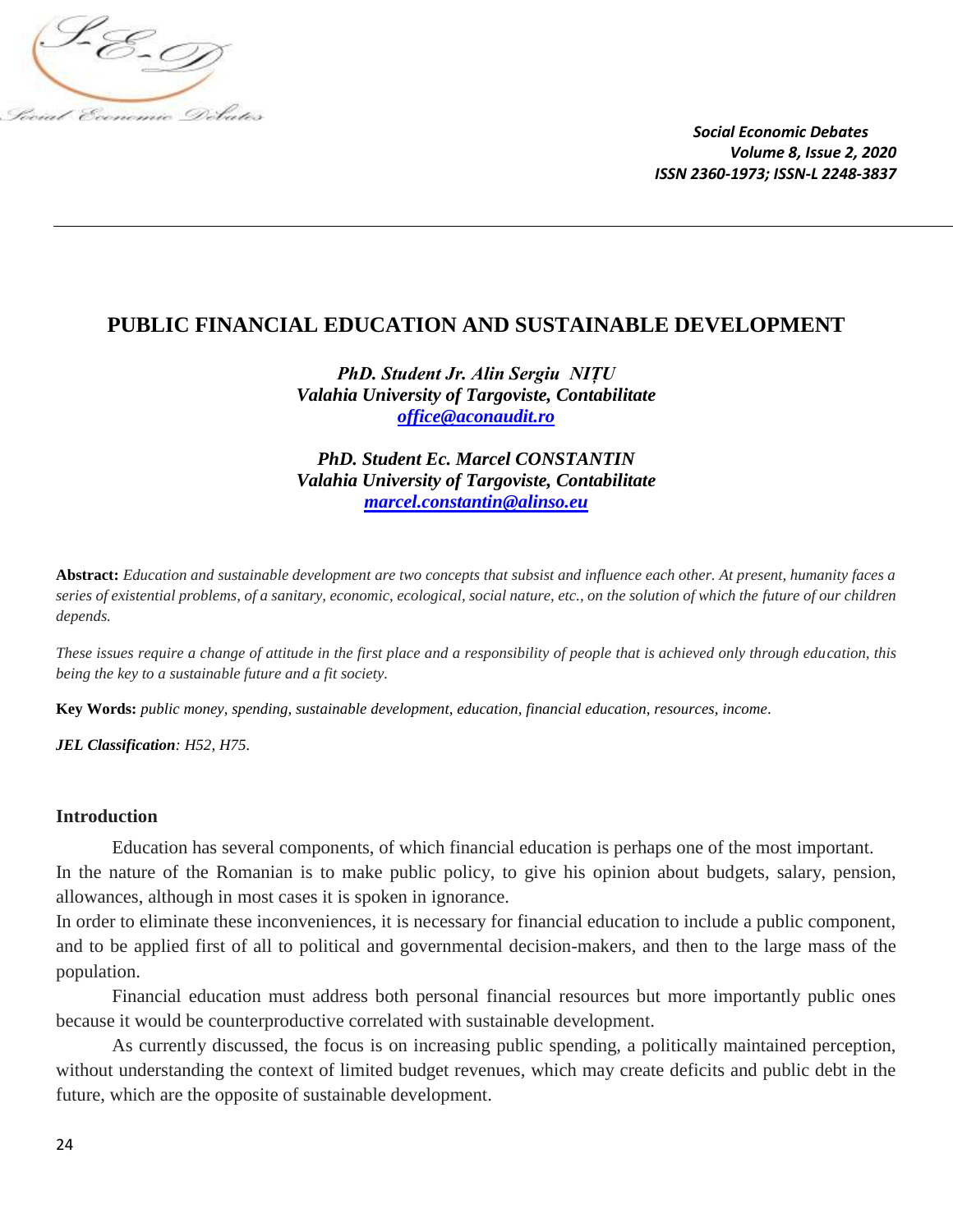

The examples that require financial education are innumerable, but let's stop at two, topical. The first is the increase of pensions, which for the retired can be an option without understanding the reverse of the medal in case of a limited volume of resources. The solution may be to increase taxes and duties, with an effect that would nullify the increase.

The second example would be the sanitary, medical one, which needs to be reformed, but also its future performance is hit by the same barrier of public financial resources.

One of the solutions is public financial education, whose purpose would be at least to make or support financial decisions as correct as possible.

The Romanian citizen, financially educated in public finance, will be more disciplined in spending public money, which will lead to the design, understanding and application of optimal, efficient public policies, which will have as a goal a sustainable development.

Currently, as a result of structural changes on the labor market, corroborated with the changes in education, the effect of scientific progress, of the advance of scientific research, new ways of approaching the economy are required in direct compatibility with producers' requirements, consumer expectations, and market evolution at global level. Any economic act, in the sphere of production and consumption, must be circumscribed to the concept of economy, in the sense of rational use of economic resources, and to the concept of utility, respectively to the choice of a good that meets the needs of such a consumer, by taking into account the preference-income ratio (budget). For this reason, the individual, through his actions, is circumscribed to the economic act, in the sense that his education becomes a premise of the level of well-being that can be achieved, following a accumulation of factors: educational, cultural, economic, environmental, social-political, regional, etc. Through ecoeconomics and the concepts of smart economy or circular economy, the individual will corroborate a series of aspects that interpose the human-material-natural (environment) ratio by using resources in conditions of economic sustainability.

The need to study economics is not a problem or a goal of economists or practitioners in economics alone. Saving is a constant of everyday life, whether we choose goods to consume them, whether we make family budgets or budgets of a productive society. Making economics is in fact the way of an individual to integrate into society, to efficiently manage resources for the purpose of one's own well-being, and consequently, also for the welfare of others, respectively of the community.

The problems that reside in society, generated by a high consumption, by the identification of solutions for remedying some malfunctions, for increasing the quality and eco-efficiency of an asset, have the solution in answering the fundamental questions in the economy: For whom do we produce? What do we produce? Under what conditions do we produce? By what means do we produce?

The answer is identified in the rational management of economic resources, in the use of environmentally friendly technologies that are compatible with the principles of sustainability, in the free fluctuation of supply and demand, in particular, in the design of prices according to the absorption capacity of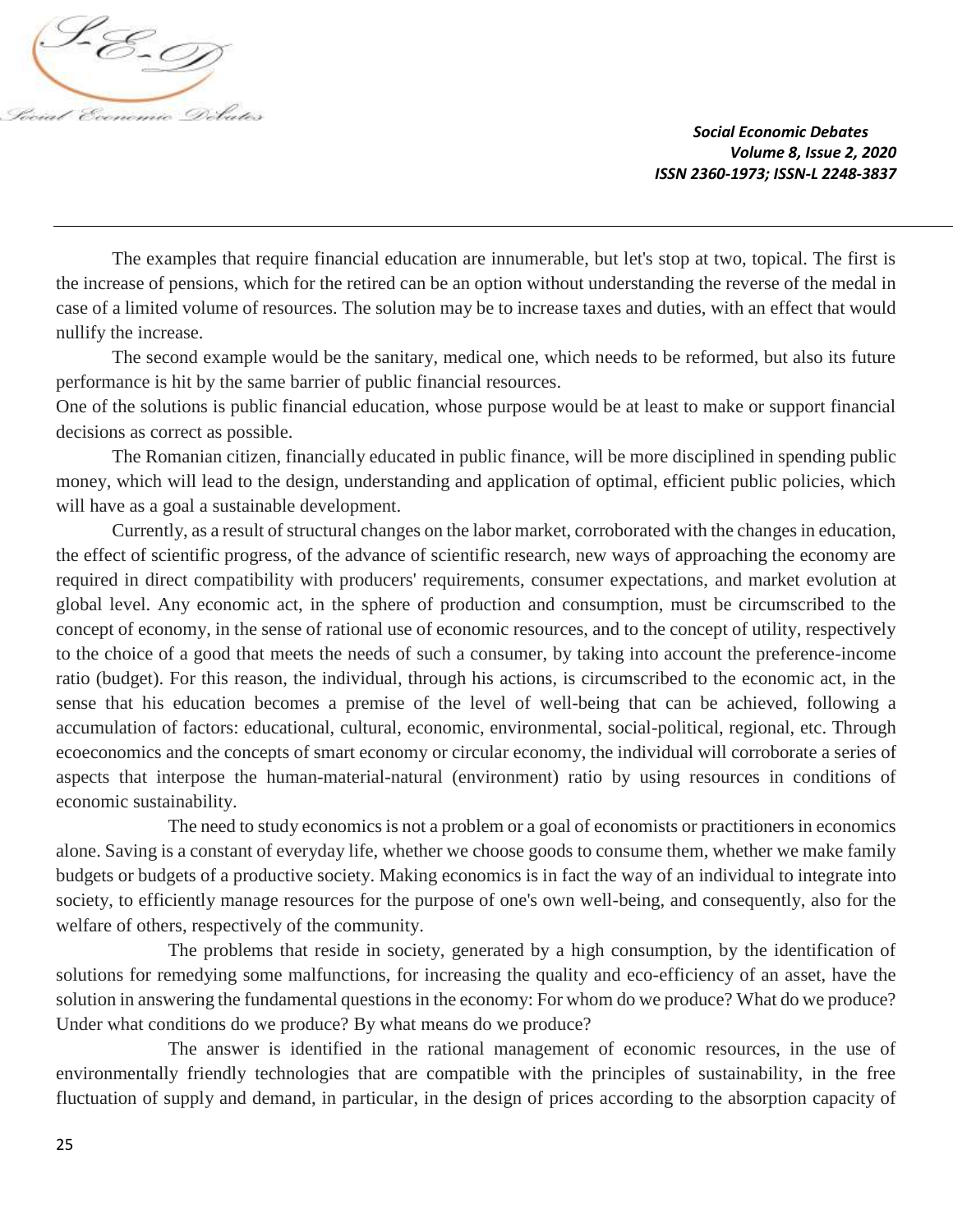

products and their competitiveness. An important role in this process is played by economic actors, the state, businesses, and households and abroad.

Understanding the role of economic actors

Through actions focused on human development and entrepreneurship, the society will ensure a potential to generate rational economic behaviors, based on the efficient use of resources, on the awareness of the danger of resource depletion and implicitly of the possibility of market expansion. The economic process must be based on the breeding capacity of pre-existing economic factors with limited duration of use, which implies taking into account a limited stock of green capital.

The problem with the economy is how exactly it's going to potentiate this stock of green capital. In this respect, the process of producing and distributing incomes to support the actions of producing economic welfare is taken into account. The following shall be taken into account:

- production of economic goods allocated through the market, aiming at the intensive use of economic resources;
- generating economic incomes that ensure the premises for a decent standard of living;
- defining the term 'decent' and identifying those limits that allow the maintenance of expected levels of economic use at the various fluctuations in the level of income;
- imposing a certain institutional amount of income generated by tax levels;
- the degree of affordability of the real economy, generating taxable income, of passive beneficiaries, as a component part of the nominal economy, as a whole. It is taken into account that the sustainable use of economic resources involves the process of engaging in the economic activity of all labor resources, generating an active, creative, participatory behavior.
- transferability of economic resources, including at the level of local economy, which implies approaching the economy on the principle of relative advantages, efficiently capitalizing on the productive potential, increasing the degree of complementarity between economic regions, establishing market relations strictly on competitiveness criteria.

As is known, the state is an economic actor whose functions are related to objectives such as achieving welfare, increasing the standard of living, assisting and protecting the low-income population, ensuring a social balance in terms of equity and social justice relations.

The most important objective, with major implications on the overall economic mechanism, is the function of orientation of the economic activity through economic policies, outlining a certain trend of growth and economic development in agreement with the political doctrine of the state.

Economic policies influence the economic mechanism through a system of levers and instruments, both directly and indirectly, which, through the relations of mutual, systemic interaction, give consistency or not to the economic act.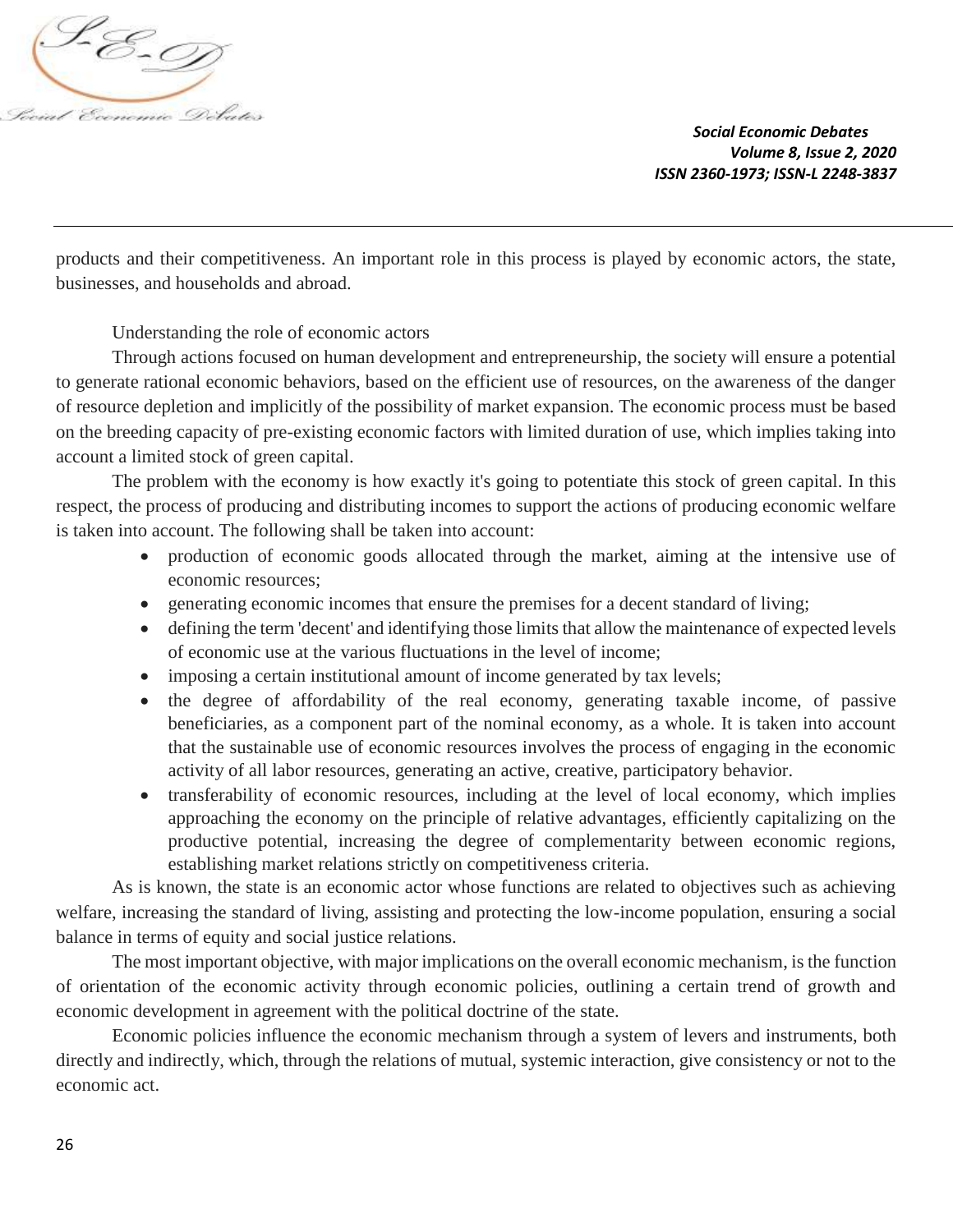

In the post-Decembrist Romanian economy, the lack of systemic approach to economic policies and as a result of the succeeding in time of several governments whose political doctrines were not compatible and complementary with the liberalist economic doctrine, specific to the market economy, led to the formation of a fragile economic mechanism, uncompetitive with the mechanism of the European Union as a whole. The causes would be, on the one hand, the low productivity of the factors of production and, on the other hand, the existence of an unfavorable competitive environment.

In our opinion, the increase in productivity comes from a sustained investment effort towards those sectors and branches of the economy where there are relative advantages through the quality-price ratio on both local and regional or world markets. An active economic policy must identify the sectors of the economy where such competitive advantages exist, intervene through fiscal and monetary levers aimed at attracting and preserving investment. Frequent changes in economic policy, either as a result of changes in the political environment or as a result of the influence of pressure groups, make the attitude of investors to be oscillating, with direct repercussions on the level of production, and implicitly on jobs.

Another element that influences productivity is the endowment with factors of production, viewed both qualitatively and quantitatively. From a quantitative point of view, Romania has a high volume of factors of production, which was, and still constitutes, a comparative advantage. If we look at it from a qualitative point of view, the statistics show that the workforce is increasingly under-skilled, with training that is not entirely found in the structure of current jobs, with a low motivation, which constitutes a relative loss, with a direct effect on the decrease in productivity. In this respect, the economic policy of the state should take into account social programs to raise awareness of the population on the importance of education in the current society, to prevent school dropout, while ensuring a minimum income per family.

As is well known, competition is the key to the success of an economy. In Romania, the fiscal instability transmitted to the business environment, as a result of a lack of budgetary forecasting and a rigidity of the budgetary policy instruments, including the lack of transparency regarding the process of redistribution of budget revenues, combined with high credit costs in the economy, make the profitability and efficiency of the actions taken by private entrepreneurs to be low. This reinforces the belief that Romania is not yet a functioning market economy, that the action and pressure of interest groups create huge dysfunctions both in the mechanism of allocating resources and in the mechanism of redistribution of benefits.

27 It is difficult to show who is to blame for Romania's lack of competitiveness and for its inability to capitalize on its own and borrowed resources in order to achieve an optimal level of well-being. One solution would be to increase production and create outlets by actively promoting economic potential. There are many opportunities to attract human capital for productive purposes, especially in agriculture, tourism, artisanal industry, light industry, but I believe that the Romanian workforce lacks the capacity to get involved, the motivation and, above all, coordination and organization. Perhaps the anguish acquired during the years of the communist regime has not yet been overcome, or perhaps the high level of corruption in the administration leads to a lack of motivation and involvement, but Romania cannot develop economically and socially if it imports